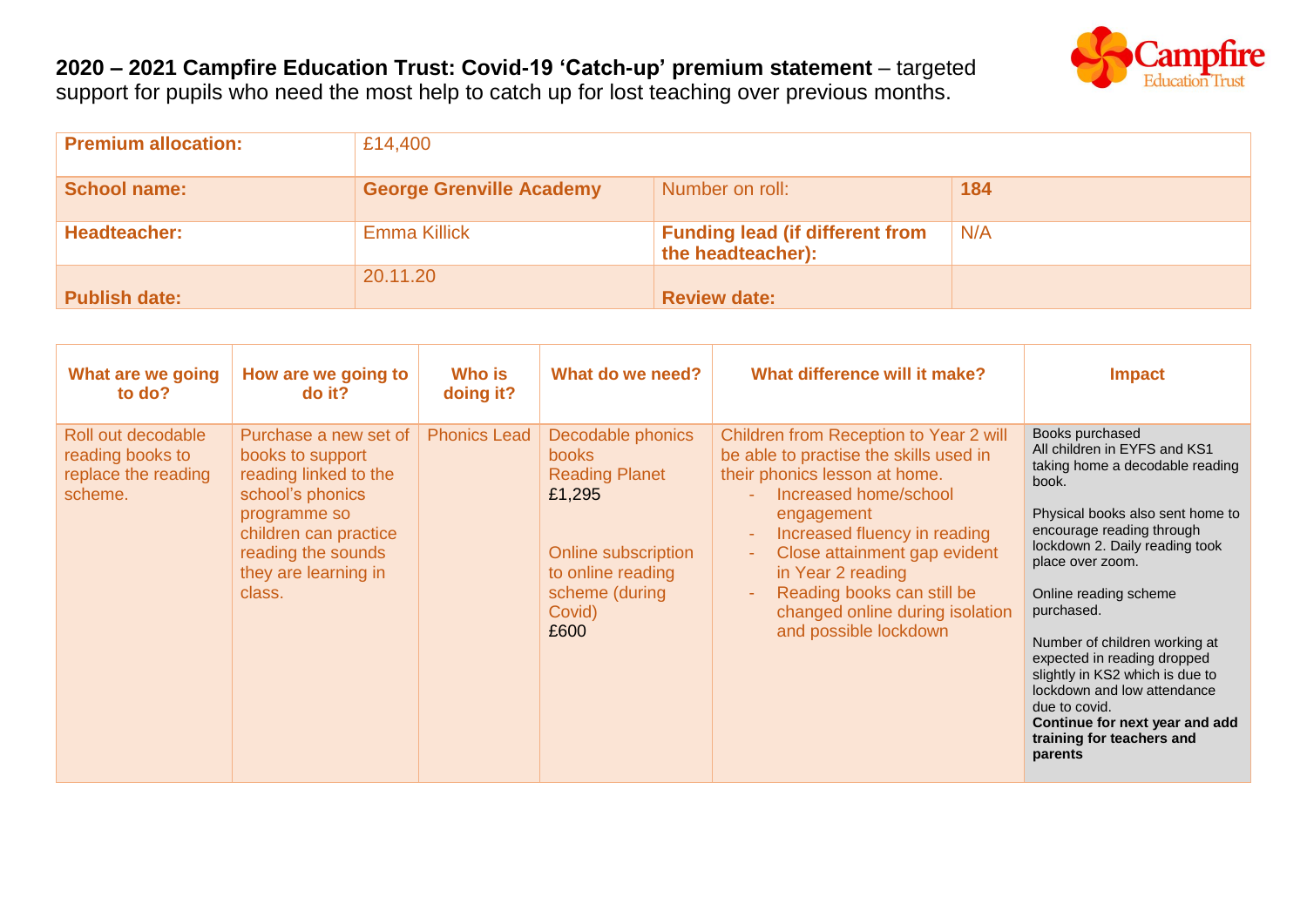## **2020 – 2021 Campfire Education Trust: Covid-19 'Catch-up' premium statement** – targeted

support for pupils who need the most help to catch up for lost teaching over previous months.



| Catch up literacy<br>programme to be<br>rolled out across<br>KS2 to close gaps in<br>reading.          | <b>Purchase catch up</b><br>reading books<br><b>Training for</b><br><b>Teaching assistants</b><br>to deliver catch up<br>reading programme.                                                                                                                                                    | <b>English</b><br><b>Lead</b> | <b>Catch up reading</b><br><b>books</b><br>£859<br><b>Catch up training</b><br>for 4 members of<br>staff<br>£1,800                                                                                                                                                   | Staff will be trained to deliver high<br>quality interventions that are<br>measured and effective.<br>Children will close gaps in reading<br>across KS2                                                                        | Catch up reading books<br>purchased<br>Training still to take place<br>(cancelled due to lockdown)<br>$Yr$ 3 Reading =<br>Yr 4 Reading +17%<br>Yr 5 Reading $-8%$<br>Yr 6 Reading $+26%$<br>Invest in training for next year<br>and purchase more catch up<br>decodable books to link to<br>phonics                                                                                                                                                |
|--------------------------------------------------------------------------------------------------------|------------------------------------------------------------------------------------------------------------------------------------------------------------------------------------------------------------------------------------------------------------------------------------------------|-------------------------------|----------------------------------------------------------------------------------------------------------------------------------------------------------------------------------------------------------------------------------------------------------------------|--------------------------------------------------------------------------------------------------------------------------------------------------------------------------------------------------------------------------------|----------------------------------------------------------------------------------------------------------------------------------------------------------------------------------------------------------------------------------------------------------------------------------------------------------------------------------------------------------------------------------------------------------------------------------------------------|
| Catch up numeracy<br>programme to be<br>rolled out across<br>KS2 and Year 2 to<br>close gaps in maths. | <b>Training for Teaching</b><br>assistants to deliver<br>catch up reading<br>programme.                                                                                                                                                                                                        | <b>Maths Team</b>             | Catch up training for<br>5 members of staff<br>£2,250                                                                                                                                                                                                                | Staff will be trained to deliver high<br>quality interventions that are measured<br>and effective.<br>Children will close gaps in maths<br>across KS2 and Year 2                                                               | $Yr$ 2 Maths =<br>Yr 3 Maths $+1\%$<br>Yr 4 Maths +3%<br>$Yr$ 5 Maths =<br>Yr 6 Maths +12%<br>More consistent approach<br>needed across KS1 and KS2<br>looking at arithmetic                                                                                                                                                                                                                                                                       |
| Develop a KS2<br>approach to effective<br>feedback                                                     | Train teachers and<br>teaching assistants in<br>delivering effective<br>feedback and<br>coaching to pupils.<br>Provide time in a<br>weekly timetable to<br>prioritise 1:1 feedback<br>with selected pupils.<br><b>Benchmark starting</b><br>points and assess<br>effectiveness with<br>pupils. | Headteacher                   | <b>Teacher and</b><br><b>Teaching Assistant</b><br>Training (8<br>members of staff at<br>1.5 hours per half<br>term)<br>$£520 - trainer$<br>$£420 - TAs$<br>$£1,100 - Teacher$<br><b>HLTA</b> cover for<br>weekly release time<br>4 x 1hpw for 30<br>weeks<br>£1,800 | Children know what they need to work<br>on each week to close their gaps.<br>Gaps closed in writing -<br><b>Attainment increased in Years</b><br>3,4,5,6<br>Gaps closed in maths -<br>Attainment increased in Years<br>3,4,5,6 | This was initially carried out for<br>children in Year 4, 5 and 6<br>Yr 4 100%= expected progress<br>$33\%$ = above expected progress<br>in maths<br>Yr 5 100%=above expected<br>progress.<br>$100\%$ = working at in maths<br>100% = working at in English<br>(reading and writing)<br>Yr 6 100%= above expected<br>progress in reading and maths<br>100% were at expected and 33%<br>above expected in reading<br>100% were at expected in maths |